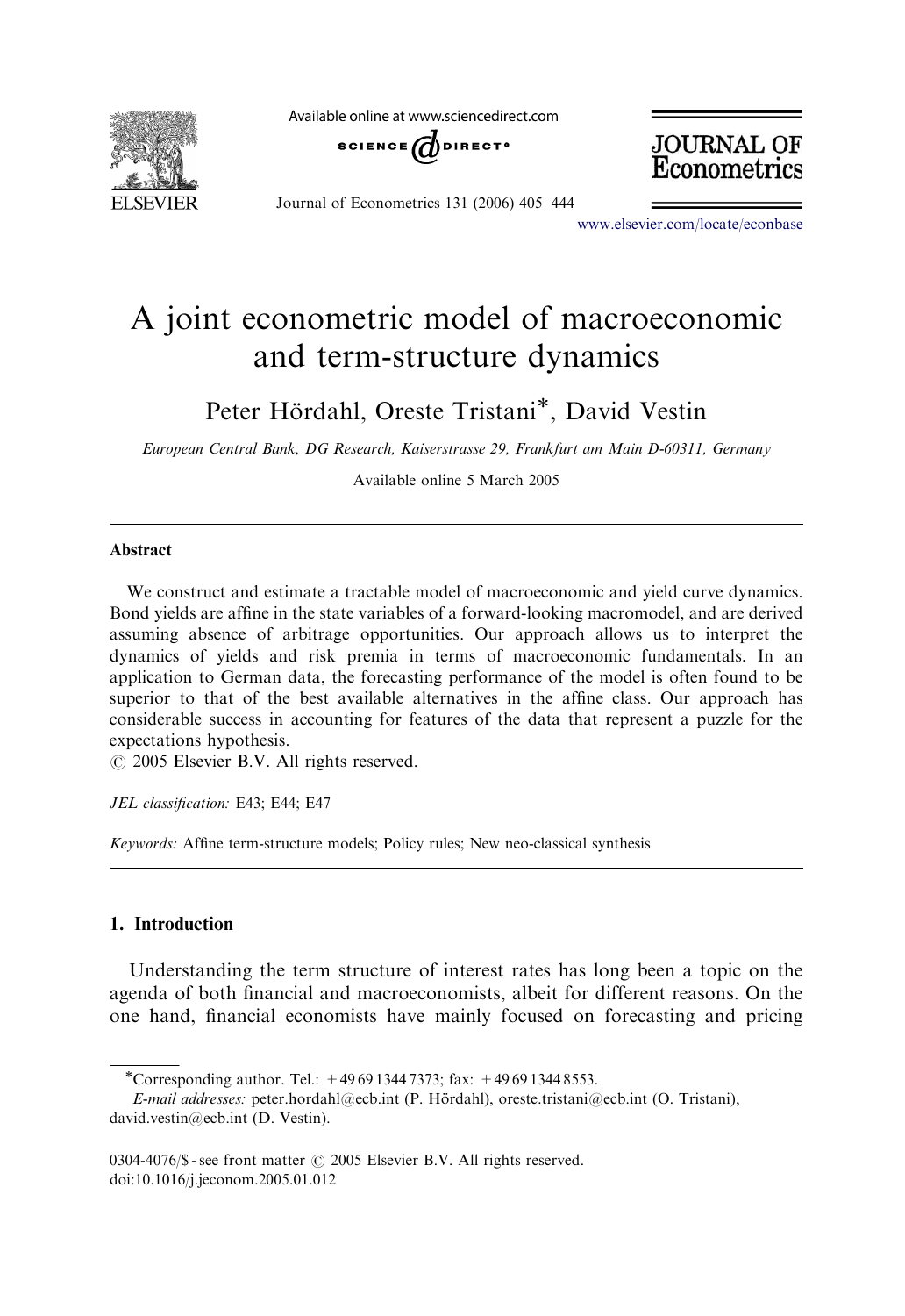interest rate-related securities. They have therefore developed powerful models based on the assumption of absence of arbitrage opportunities, but typically left unspecified the relationship between the term structure and other economic variables. Macroeconomists, on the other hand, have focused on understanding the relationship between interest rates, monetary policy and macroeconomic fundamentals. In doing so, however, they have typically relied on the ''expectations hypothesis'', in spite of its poor empirical record. Combining these two lines of research seems fruitful, in that there are potential gains going both ways.

This paper aims at presenting a unified empirical framework where a small structural model of the macroeconomy is combined with an arbitrage-free model of bond yields. We build on the work of [Piazzesi \(2005\)](#page--1-0) and [Ang and Piazzesi \(2003\),](#page--1-0) who introduce macroeconomic variables into the standard affine term structure framework based on latent factors—e.g. [Duffie and Kan \(1996\)](#page--1-0) and [Dai and](#page--1-0) [Singleton \(2000\).](#page--1-0) The main innovative feature of our paper is that we use a structural macroeconomic framework rather than starting from a reduced-form VAR representation of the data. One of the advantages of this approach is to allow us to relax Ang and Piazzesi's restriction that inflation and output be independent of the policy interest rate, thus facilitating an economic interpretation of the results. Our framework is similar in spirit to that in [Wu \(2002\)](#page--1-0), who prices bonds within a calibrated rational expectations macromodel. The difference is that we estimate our model and allow a more empirically oriented specification of both the macroeconomy and the market price of risk.<sup>1</sup>

Our estimation results, based on German data, show that macroeconomic factors affect the term structure of interest rates in different ways. Monetary policy shocks have a marked impact on yields at short maturities, and a small effect at longer maturities. Inflation and output shocks mostly affect the curvature of the yield curve at medium-term maturities. Changes in the perceived inflation target have more lasting effects and tend to have a stronger impact on longer term yields.

Our results also suggest that including macroeconomic variables in the information set helps to forecast yields. The out-of-sample forecasting performance of our model is superior to that of the best available affine term-structure models for most maturities/horizons.

Finally, we show that the risk premia generated by our model are sensible. First, the model can account for the features of the data which represent a puzzle for the expectations hypothesis, namely the finding of negative and large—rather than positive and unit—coefficients obtained, for example, by [Campbell and Shiller](#page--1-0) [\(1991\)](#page--1-0), in regressions of the yield change on the slope of the curve. Second, regressions based on risk-adjusted yields do, by and large, recover slope coefficients close to unity, i.e. the value consistent with the rational expectations hypothesis.

The rest of the paper is organized as follows. Section 2 describes the main features of our general theoretical approach and then provides a brief overview of our

<sup>&</sup>lt;sup>1</sup>A framework similar to ours is also employed in recent papers by [Rudebusch and Wu \(2003\),](#page--1-0) who interpret latent term-structure factors in terms of macroeconomic variables, and by [Bekaert et al. \(2003\)](#page--1-0), who mix a structural macroframework with unobservable term-structure factors.